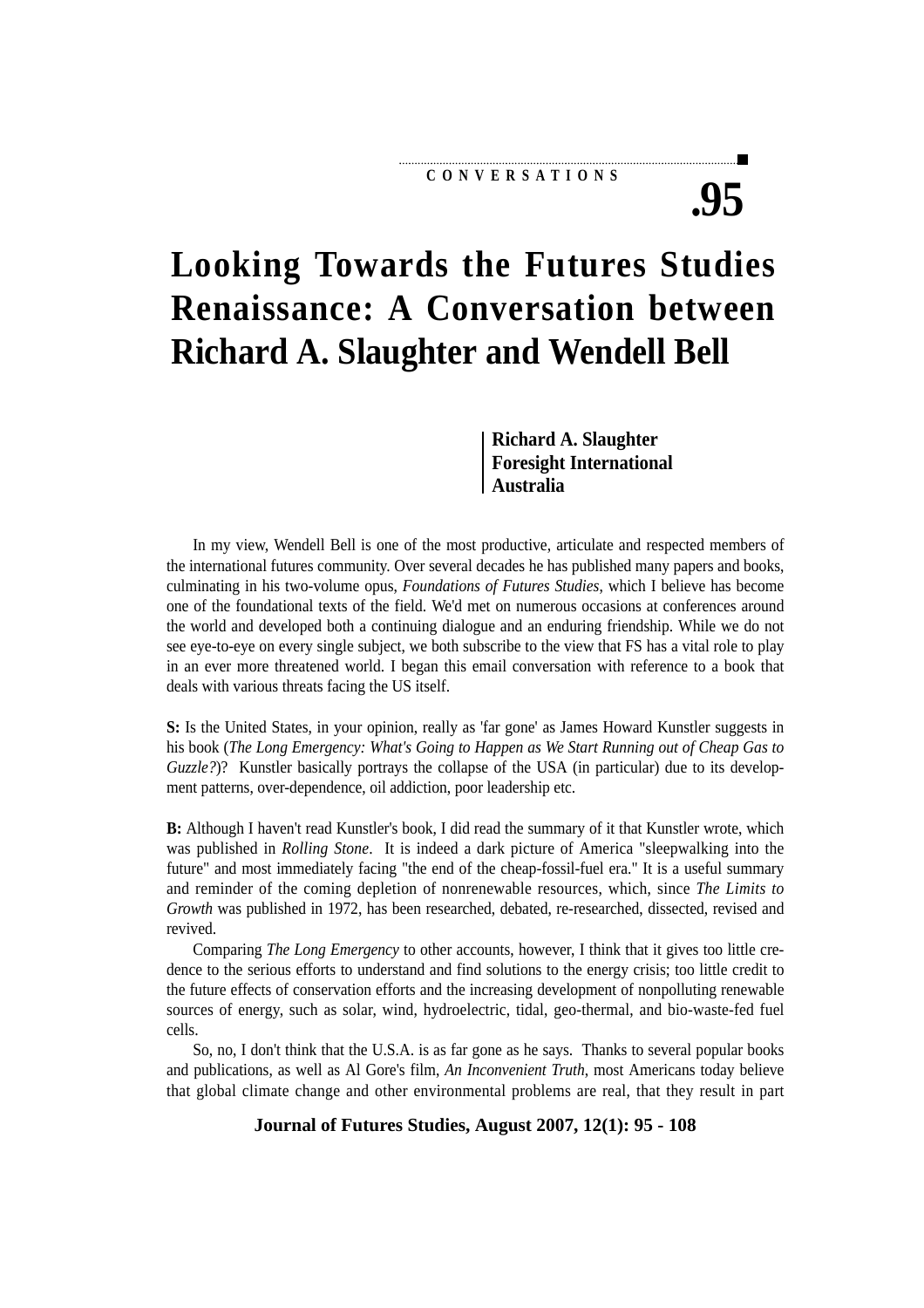because of human behavior, that they seriously threaten the future well-being of life on Earth, and that we humans must take corrective action now.

Yet it is true that we in the United States have had inadequate, even hostile, leadership on environmental issues, most recently since the Bush administration has been in power. [As I write, the Bush administration is arguing before the U.S. Supreme Court that the Environmental Protection Agency lacks the power under the 1970 Clean Air Act to regulate carbon dioxide as a pollutant. (Subsequently, the Supreme Court in a 5-4 decision found against the Bush administration, requiring the EPA to take steps to regulate  $CO<sub>2</sub>$  and some other auto emissions–Ed.)] Also, there are still many Americans who discredit the climate and energy emergencies and who blithely continue to act as if the free lunch will continue forever with no thought of consequences for future generations. If Kunstler's book persuades a few of such people to be concerned and act more responsibly, his book will serve an important purpose.

Also, he calls attention to some aspects of the issue that are certainly correct. One that takes on new light since the American attack on Iraq in 2003 is the possibility of military occupation of the land of other countries for the possession of the oil beneath it. Convincing some leaders of the coming shortage of oil and its threat to a high level of living may not be a good idea if they decide to solve the problem by aggression and violence. For example, Kunstler points out that the "U.S. could exhaust and bankrupt itself trying to do this and be forced to withdraw back into our own hemisphere, having lost access to most of the world's remaining oil in the process." Clearly, peaceful negotiation, cooperation, fair and open dealing, and sharing are the only right answers.

To take a different example, he is certainly right, too, in pointing out that "America today has a railroad system that the Bulgarians would be ashamed of." (I've never ridden on a railroad in Bulgaria–for all I know they may be excellent–so my apologies if Bulgarians take offense.) But we have allowed the railroads in the United States to fall apart. And public transit within most American cities is inadequate as well. America in recent decades has depended on highways and the automobile and low density, land-wasting developments. The highways in some major cities are now often clogged, commutes have become longer, and total carbon emissions are intolerably high.

Clearly, we must change this to conserve energy as we switch to renewable sources. (His comments about the "extraordinary difficulties" facing New York City in this regard, though, seem contradictory, because New York has managed to combine high density development, public transit, and many local and pedestrian-friendly neighborhoods with integration in larger-scale economic, social and cultural networks. And many cities are making a comeback by rejuvenating their urban cores. Mark Twain famously said that, when the world came to an end, he wanted to be in Cleveland. Why? Because everything happens there ten years later. Today, he would have to pick some other city.)

From the brief piece I read, I'm not clear on what Kunstler's proposed solutions are. He speaks of cultivating "a religion of hope–that is, a deep and comprehensive belief that humanity is worth carrying on." And apparently he believes that the long emergency will help foster "close communal relations." With the recent unilateral acts of the Bush administration in mind, I think that the energy emergency could lead some misguided national leaders to conflict and war instead, as it may have already in Iraq.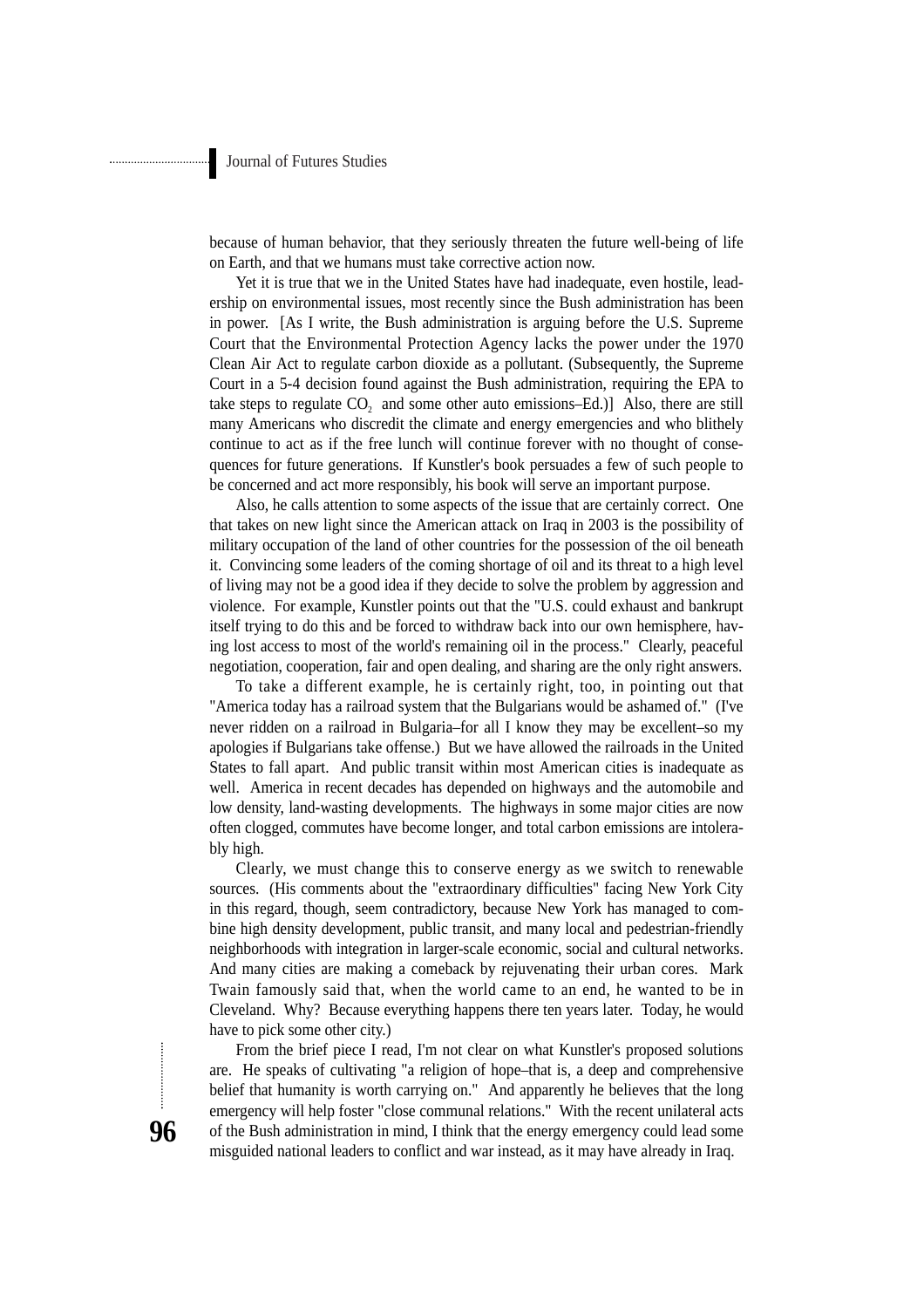I place my hope in conservation, more rapid development of renewable, nonpolluting energy sources, clustered residential settlements of a mid- to high-level density, much greater development of public transportation, and peaceful international negotiations and agreements.

**S:** Yes, I agree Kunstler is too pessimistic. The book certainly gave me a headache until I realised it was effectively a kind of 'decline scenario'. On the one hand it tends to confirm some of our worst fears about the outlook for Western societies, the US especially. Yet on the other he tends to overlook the many sources of vitality and (useful) innovation in the US and elsewhere. Seen from the integral viewpoint that I explored in *Futures Beyond Dystopia* his analysis is, typically, mainly 'Right Hand Quadrant' (an 'exterior collective' view) and that, alone, will never solve anything. But in some ways he confronts repressed truths that the US, Australia and Europe to varying extent, need to acknowledge. His work reminds me of Mike Davis in books like *City of Quartz* and *Ecology of Fear*. I believe that we need such writers as a partial antidote to the mindless marketeers who are clearly dominant now. But we have, I think, to go way beyond their fairly negative and limited analysis.

In that connection I've been impressed by a substantial book edited by Will Steffan (et al) called *Global Change and the Earth System*. It largely deals with RH Quadrant phenomena as well, but the difference is that this reports on a huge scientific study of how human civilisation is impacting earth systems and pushing them a long way beyond their earlier states. As such I refer to this as 'the story that connects', in that it puts into a context a lot of the Earth issues that are before us in the public sphere.

Turning now to the futures field, do you think it has failed–or is it poised for its long-awaited new growth phase?

**B:** Good question and a tough one. My fervent hope, of course, is that the futures field is poised for a new growth phase.

Yet I wonder why we futurists have failed to establish futures studies more fully in colleges and universities by now (and perhaps we have even lost ground with the recent demise of some well-known futures programs in the United States and England). It is tempting to blame our lack of success on the existing domination and narrow-mindedness of the traditional disciplines, e.g. anthropology, economics, political science, sociology, etc. in the social sciences. Such departments are part of the mainstream, make strong and constant claims on the educational budget, and are well established in most countries of the world.

Yet, during the last forty years or so, that obstacle has not stopped other new programs from becoming established. We've seen, for example, the addition of many other departments or interdisciplinary curricula in universities, from African American Studies and Computer Science to Gay and Lesbian Studies and Women's Studies. They and other emergent fields managed to get a share of the educational budget. Why wasn't Futures Studies able to do as well?

I was one of the several founders of the Yale Program (now Department) of African American Studies and a member of its faculty for many years (joint with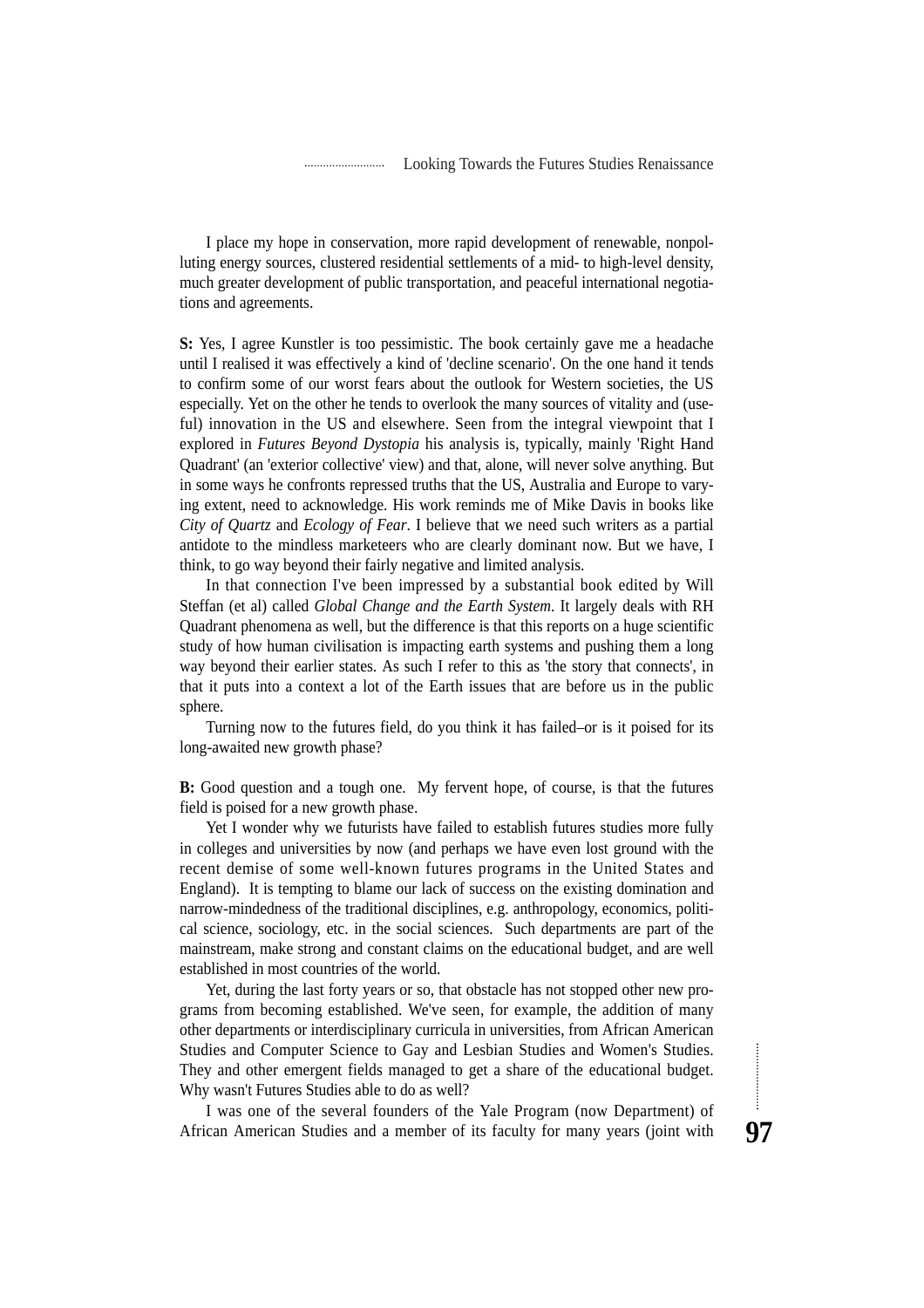Sociology), so I am well aware of the persistence necessary for getting a new field created and established, especially against considerable and vocal opposition. Yet African American Studies succeeded at Yale, while Futures Studies had to be content with the Yale Collegium on the Future, which Harold D. Lasswell and I helped establish in the late 1960s, plus a few futures courses a year. It was a modest faculty seminar that met once or twice a month and had a small budget provided by Yale that allowed us to hire a part-time secretary/research assistant. It functioned for several years, but didn't fire up enough support to last or to become transformed into an educational program, center, or department.

Why not? I'm not sure. Perhaps because the future belongs to every field and is most compelling as a topic when it is focused on the future of something in particular–technology, education, health, environment, resources, population, whatever. It may be the subject matter, i.e. the content, of the future that most importantly provides the glue to hold a community of scholars together. Yet this explanation seems negated by the experience both of area studies with interdisciplinary focus on geographical regions and history with its divisions by both space and time. (Hope springs to life, however. A younger faculty group at Yale recently has begun two faculty seminars devoted to the future and technology.)

Sometimes I look for explanations for our lack of more academic success in us futurists ourselves. Is our collective work sufficiently rigorous? Is it sufficiently cohesive, blending the work of many people into a meaningful whole? Do we have a persuasive and solid empirical base for our work? Do our futures journals meet the standards of peer-reviewed journals in the social sciences? Do futurists have sufficient forums of criticizing each other's work?

Richard, both you and I and many of our futurist colleagues have struggled mightily to provide solid bases and foundations for the futures field. In my better moments, I believe that we have succeeded in making a good start. But at other moments, I worry that we futurists have not persuaded most of our social scientist contemporaries to even read–much less take seriously – most futurist works.

I know that this is an inadequate answer to your question. I wonder what your thinking is?

**S:** Well, you've covered some of the key points. I'd also add two or three others. One is that FS developed during the time of the ascendancy of the neo-cons and their associated market-oriented ideology with its brand of 'wild globalisation'. All of these are powerfully set against anything or anyone who questions the efficacy of the market to solve the world's problems. So, in many contexts, it's been very difficult for proposals involving futures thinking, applied foresight, to gain traction.

Another aspect was highlighted by EO Wilson when he argued that humanity was intrinsically short-term in its thinking, that it was effectively 'hard-wired' into our brains by evolutionary processes. (My reply to that, of course, was that this was a partial – Upper Right Hand Quadrant – explanation that left plenty of room for Lower Left – ie societal, cultural – solutions and strategies.) A third factor may be that, as you suggested, one of the main purposes of the pioneers of FS has already been fulfilled. That is, so many innovations, new fields and sub-fields, ways of thinking have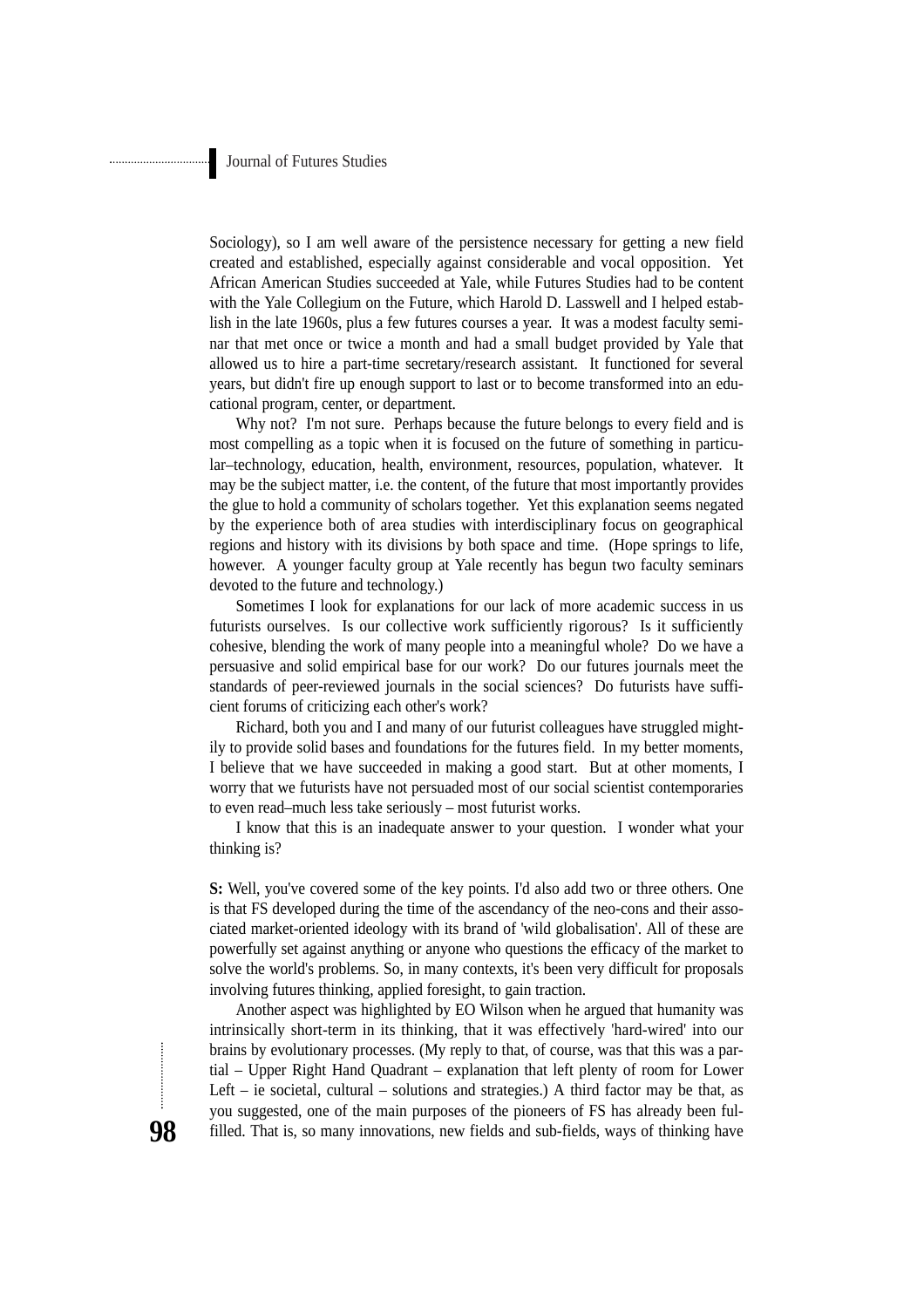'taken off' in the last forty years, such that a great deal of futures-oriented capacity and work occurs under many different headings. As you say, most futures-related work concerns the future of something specific.

That said, I believe there's a vital role for an evolving core entity that further builds the knowledge base, evolves new methods, inducts and trains new entrants and carries the legitimation process further forward. It's only a matter of time before more universities 'come to the party' as it were, partly as a result of widespread market failure and also because the systemic problems facing planet earth are becoming increasingly obvious.

So, in the light of this context, how do you, as a long-standing figure in the field, look back and summarise the main things you've learned over your career?

**B:** Richard, I'll try to keep this short and give a brief summary. Focusing on what I think I've learned as a sociologist-futurist, I think the following are the main things: *Skepticism*, including challenging my own beliefs. This is not to say that I have no strongly held beliefs. I do. But I also try to test them, to find out if, indeed, they are true. So much harm in the world seems to be done by "true believers"–religious, scientific, political, or whatever–who are unwilling to consider the possibility that their beliefs and the actions based on them may be wrong.

*Moral courage*. What I have in mind specifically is the courage to tell our best friends and other members of groups to which we belong (family, religious, ethnic, race, teammates, or whatever) that they are wrong, if in our judgment they are wrong.

Although we hear a great deal today about conflict between groups, I think that the most important struggles going on today are within groups. Within almost every group or collectivity, there is a struggle between people on one side who wish to deal with members of other groups with peaceful diplomacy, persuasion, and compromise; who seek justice tempered by forgiveness and restraint; who have empathy for "the other"; whose self-interest is moderated by concern for the well-being of others; who have respect for others; and who have some understanding of the unity of humankind; on the other side of the struggle (within the same group) are people who are prone to use violence against "the other"; who seek justice as retribution and revenge; who demonize their perceived opponents as evil-doers; who tend to be punishing, controlling, and domineering; who are intolerant of other cultures and show scorn for what is foreign to them; whose narrow self-interest dominates their judgments and actions; and who have little, if any, sense of themselves as members of a common worldwide humanity.

It takes moral courage to stand up to our own ingroup members and speak in favor of freedom, well-being, and justice for all peoples.

*The importance of social order*. People take social order for granted–until they lose it. A key to any kind of peaceful and cooperative human interaction is social order, an "everyday life" that allows each and every individual to go about his or her life with a sense of dependability and security following their personal values, carrying out their chosen daily chores, and pursuing their life goals.

Contrary to what some of us futurists say when we are discounting prediction as our purpose, ordinary people living in most societies most of the time make mostly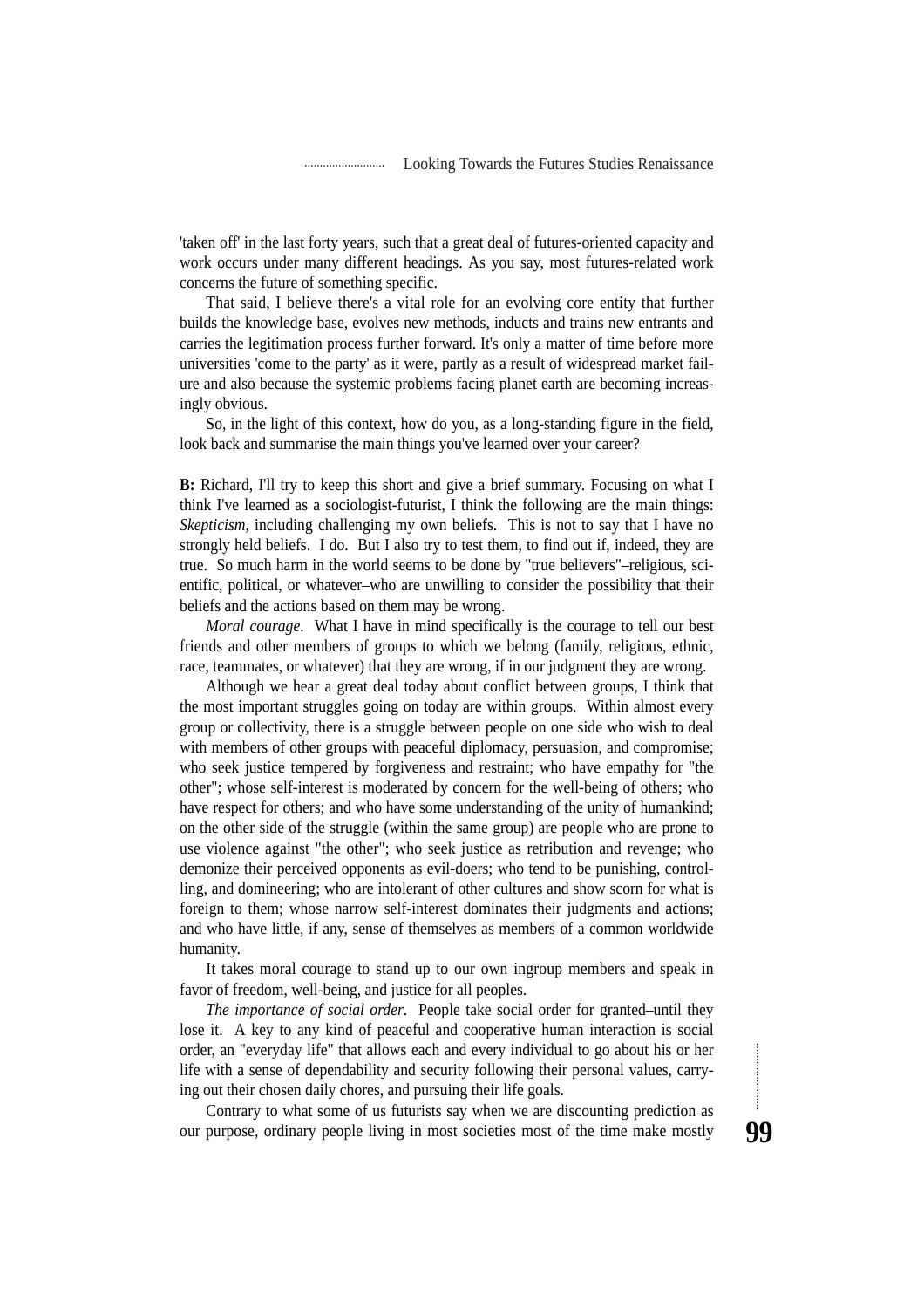accurate predictions as they make their way through their routines and the daily, weekly, monthly, and yearly rhythms of social life. The time coordination of social interaction in and between communities and institutions is to me an amazing human achievement and the opportunities it allows for individual development, expression and accomplishment are enormous.

I know that not every social order is benign–totalitarian regimes for example. Yet the existence of authoritarian and totalitarian regimes in a perverse way underscores the importance of social order to perpetuate human cooperative efforts and the benefits to all that result from them compared to social chaos. Even some sort of order is often better than none.

What I have learned is that we ought to strive for a just social order, based on human freedom and well-being, equality of opportunity, inclusive participation in policy decisions, peaceful compromise and cooperation, tolerance of diversity (as long as no harm is done to others), negotiated settlement of disagreements, and healthcare and welfare guarantees for all, including the least well-off people in the society.

*The importance of hope*. If you are like I am, you have periods of doubt, disappointment, and discouragement about the state of the world. Frankly, I have had trouble concentrating on much of anything since before the United States attacked Iraq. I had given a talk at the Smithsonian Institution in Washington, D.C. on March 9, 2003 just prior to the attack in which I opposed the decision to attack.<sup>1</sup>

To prepare my talk, I looked at available information on the web, in books, in newspapers and magazine articles and, it was clear that the reasons given by the Bush administration to justify their attack on Iraq were false. The evidence was all there, available to the public for anyone willing to take some time to take a look. A few days after my talk, still in Washington, my wife and I marched from the Washington Monument to the White House with some hundred thousand or more other people to protest the coming attack–alas, to no avail.

Since then, my wife and I have had periods of anger and despair about the situation in Iraq. We watched the catastrophes of destruction; of mounting Iraqi civilian deaths and injuries; the American and other military casualties–the lost arms and legs, the sightless eyes, the damaged brains, and the useless bodies; we saw the tortures and other brutalities (including murder) inflicted by young Americans upon their prisoners (can we yet believe these violations of our hallowed American values and our humane standards of behavior took place? Where is our "America the beautiful," the country we love? ); and we watched the growing disorder, the suffering, and the hate. We tasted our tears and we asked, when for God's sake will this insanity end?

How do we maintain hope? I can only hint at an answer here, because it would take too long to explain fully. But one example is that we remind each other that the 20th century was one of the bloodiest in history–two world wars that killed and maimed millions, the Holocaust, the Gulags, the Korean War, Vietnam, the killing fields of Cambodia, the genocides–on and on it goes. And yet, even with all that killing, life expectancies at birth increased greatly during the same 100 years. In the United States, for example, life expectancy increased nearly 30 years, or more than 60 per cent. Some people were doing something right!

That fact (as well as many others) makes us stop and reflect on all the other things going on in the world–despite the hate and the killing that now try to monopolize our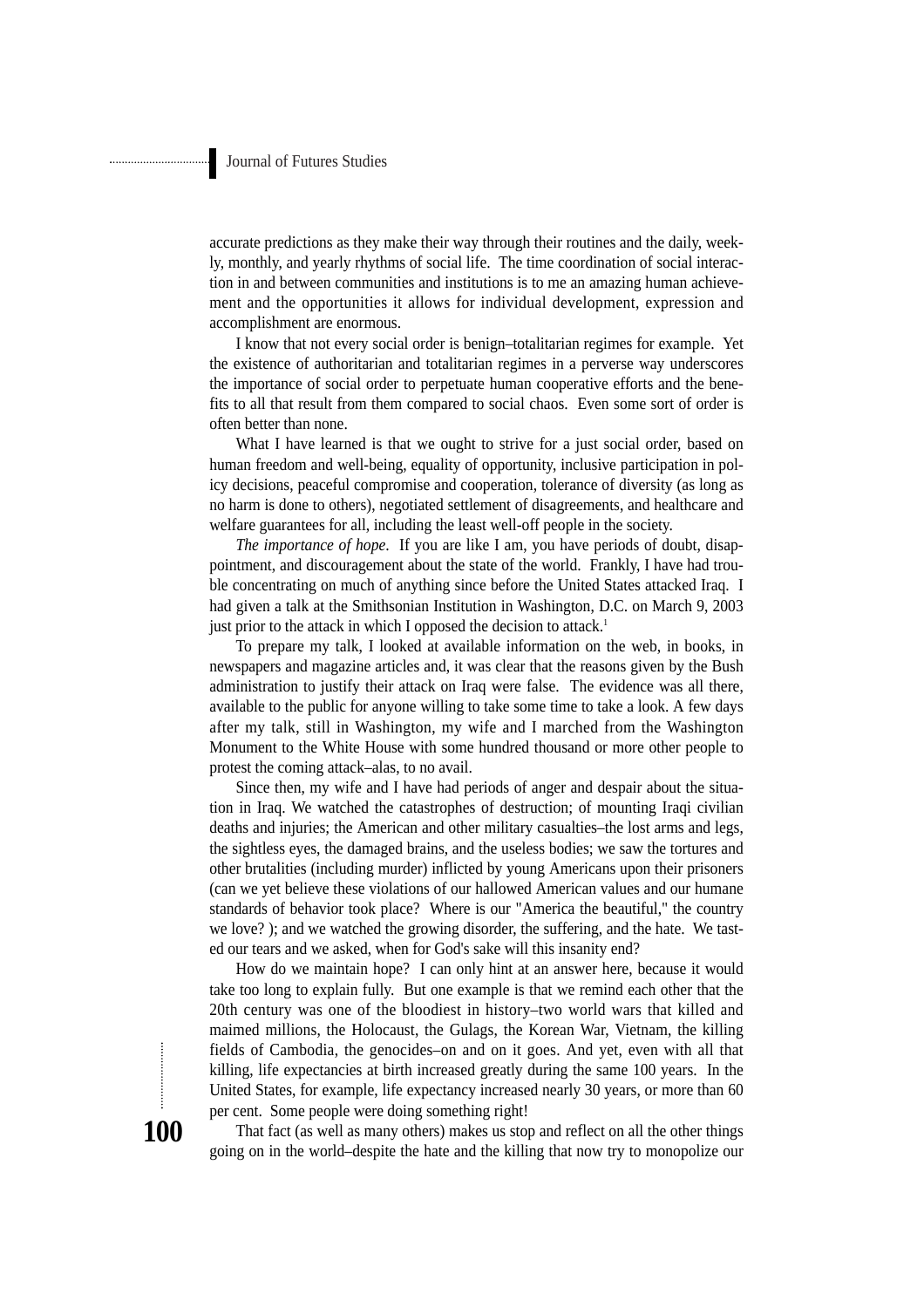attention. All the time, there are doctors healing the sick; researchers finding new ways to improve human health and life; people building houses, educating children, planting trees, picking grapes, feeding the poor, caring for the aged, preaching kindness and understanding, sweeping floors, repairing roofs–and doing a thousand other things to contribute in some positive way to human well-being.

So, we take a deep breath, open our eyes to the wider world, renew our faith in people, and try to do what little we can to be worthy of these heroic legions of ordinary people who aim to live responsible and caring lives in the human community.

**S:** As I read these comments a number of further questions arose. For example: If we see the present time not so much as crisis and catastrophe but as a period of *fundamental transition* (from simpler, less impact-full societies to complex, unstable and earth changing ones), then what are the best ways of characterising that transition?

**B:** Without minimizing the human suffering that occurs during crises and catastrophes, yes, I do see a fundamental transition going on in human society–sometimes occurring despite the catastrophes and sometimes mixed up with them. I would call the transition most broadly "an increase in scale." Perhaps, more accurately, it is a cluster of more or less interrelated transitions, including:

increase in the sheer number of people on Earth;

increase in the average length of individual lives;

increase in density and geographical spread of humans throughout Earth and, eventually, into near and outer space;

increase in the scope, density, and speed of social interaction among people across time and space;

increase in social boundaries such that more and more otherwise diverse people are included and an increase in the mobility of people, resulting in increasing face-to-face contacts between people of different races, societies, and cultures;

increasing knowledge of the past, present, and future as well as the increasingly widespread sharing of that knowledge;

increase in the power of the human senses and capacities resulting from technological and genetic enhancements;

increase in the scope of individuals' core self-identities to include "human being" as an important part, and, eventually, an even greater widening to include a sense of commonality with all living beings on Earth and, perhaps, even beyond that, a sense of mutuality with life forms of other planets if contact with extraterrestrials is ever made;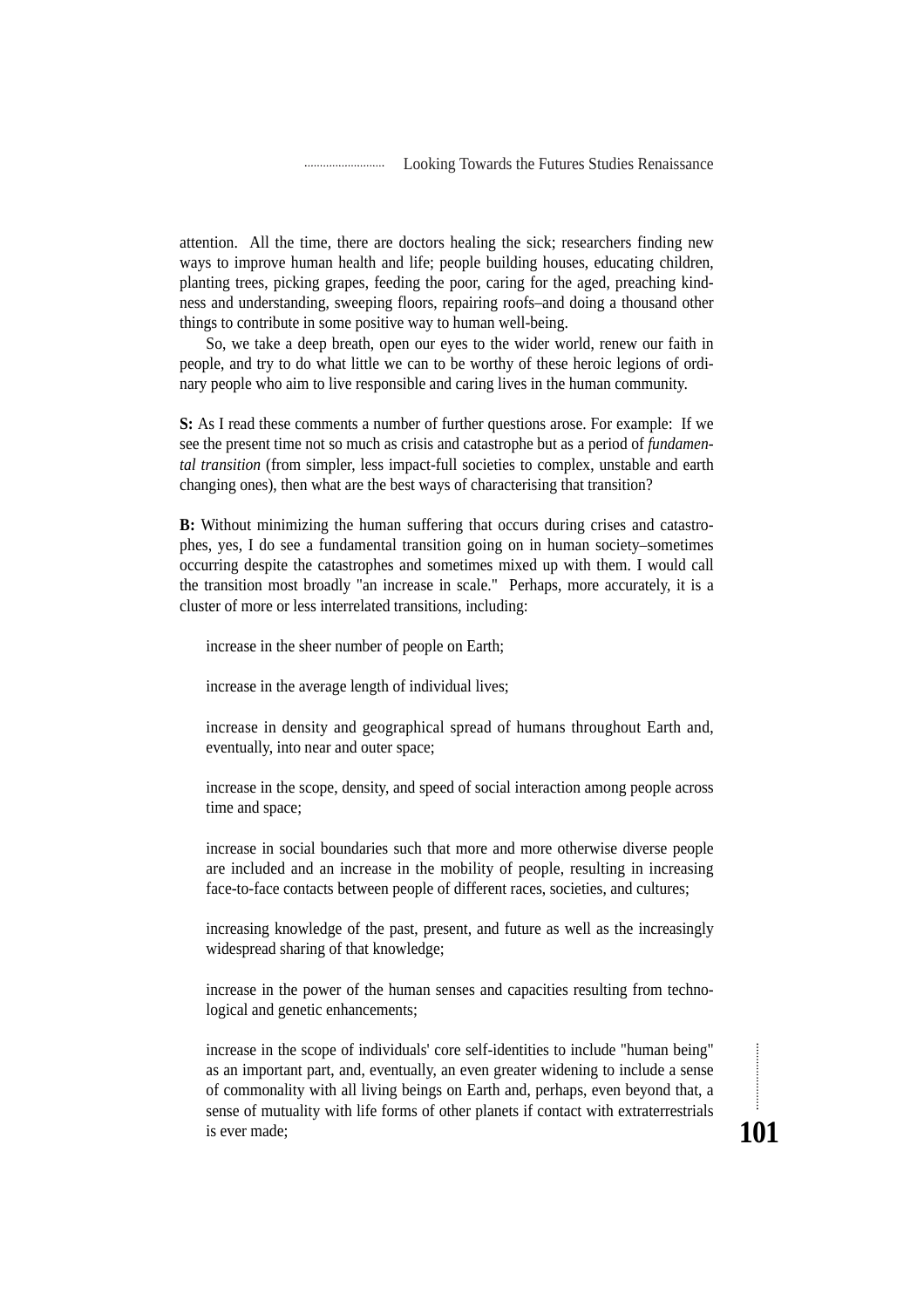increase in the scope of people's empathy and concern for the freedom and wellbeing of other people to include all human beings, both those now living and members of future generations and, eventually, an even wider future concern for all living beings;

and, thus, increase in shared human concern for the life-sustaining capacities of the Earth and, eventually, of other places in the universe into the indefinite future.

I think that we know quite a bit about the causes and consequences of the longterm trends toward increases in scale. In my opinion, the causes are largely evolutionary, because of the many positive feedbacks of increasing the scope of human caring and cooperation and negative feedbacks of social isolation, failure to cooperate, or conflict. As you know, I tried to explain this process in vol. 2 of *Foundations of Futures Studies*, showing how human bio-psycho-social needs and well-being function as selective processes, as do both the pre-conditions of human society and the common features of the physical environment within which humans live on Earth. Of course, human values and actions help to shape the future as well, but they, too, tend to be shaped by the same evolutionary pressures.

On the down side, destructive powers of humans have also increased in scale and they could be used–both by states and non-state groups–with devastating effects on the quantity and quality of human life and the life-sustaining capacities of the environment in which we live. Also on the down side, there have been negative reactions to this trend from many people who feel threatened by changes, both in beliefs and social structures, and struggle to prevent them, sometimes with great vehemence and violence.

Obviously, the trend toward increasing scale (and toward more fairness, cooperation, and human unity) doesn't happen simply as a result of impersonal biosocial and natural forces. It also is a product of human action interacting with such forces and may be derailed, not only by violence but especially by incompetence, crime, corruption, and cronyism. I fear that it will be a hundred years or more before people will become a functioning human community living in peace under legitimate systems of formal and informal social controls–a hundred years or more of periodic conflict, death and destruction, bumbling and malfeasance.

Constant and large-scale diplomacy (endless talking, understanding, and cooperation), fairness, financial aid to the short-term victims of change, international efforts to meet basic human needs and reduce poverty everywhere, and large-scale efforts to provide universal public health and education may be needed to reduce crises and catastrophes. Yet, even though they may be postponed by violence and opposition, trends toward increasing scale, I believe, will eventually continue and that a worldwide human community will be created, within which universal concern for others will be the norm.

**S:** In this newly revealed context what might be the special role or roles of Futures Studies?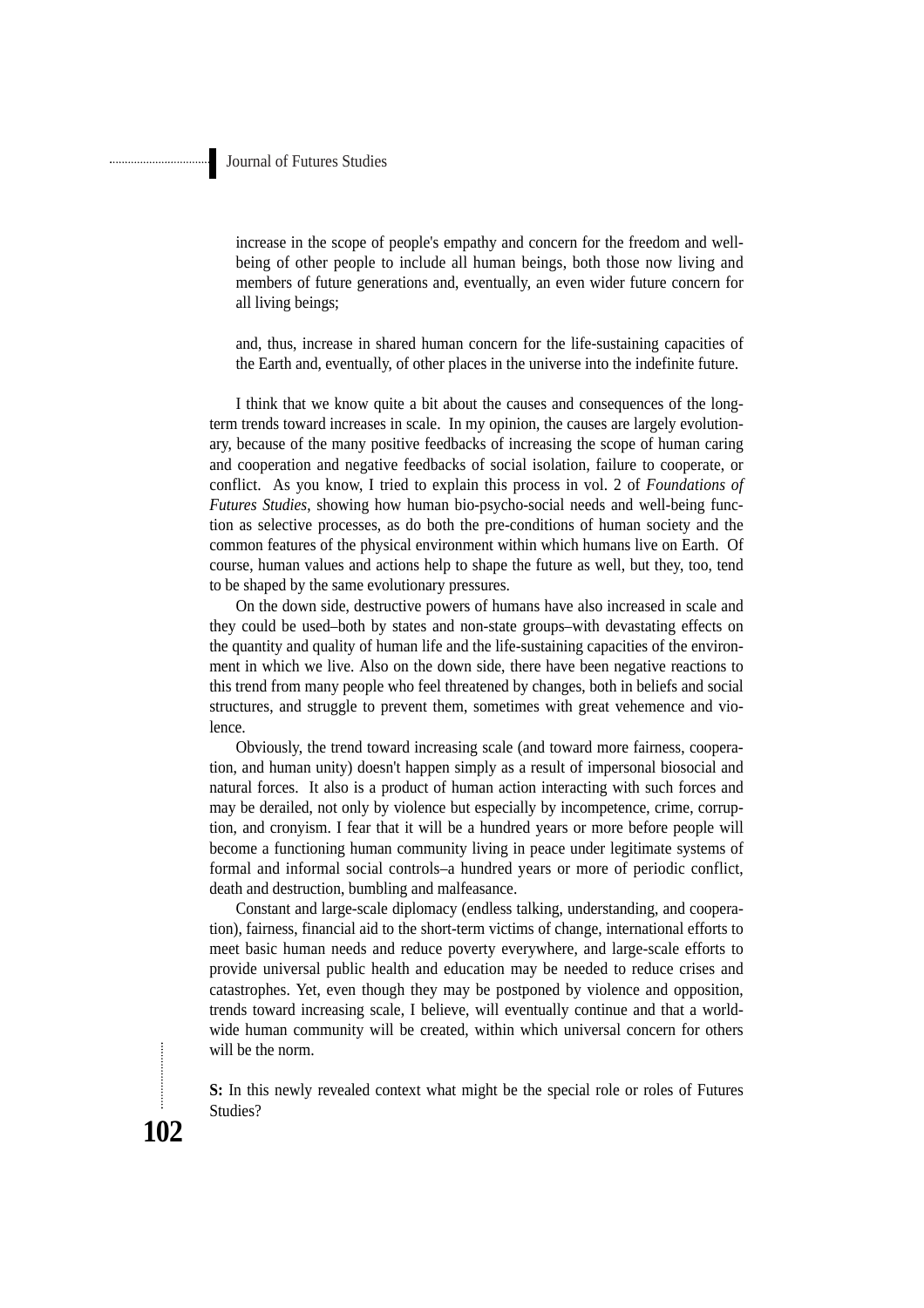**B:** Good question. Perhaps a futurist first-responder should ask, "Indeed, are these the trends shaping the future?" "Are the possible futures foreshadowed by these trends desirable or undesirable? And why so?" "What alternative futures might the human community–or various parts thereof–be headed for?" "What are the causal factors that would produce alternative futures?"

Beyond that first response, it seems to me that futurists have collectively been defining such trends and such a future. Wouldn't you agree that many futurists have focused their studies on subjects related to this web of concerns? For example, futurists have studied peace and conflict resolution, resource depletion and the use of renewable resources, maintaining or restoring an unpolluted environment, population growth and control, the social implications of technological change, the information revolution, social networks, ethnotronic culture, the development of trans- and metahumans, space exploration and preparation for contact with ETs, social inequality including the empowerment of women, transcendence and expansion, among many related topics.

Futurists have provided important insights both about the future dangers and opportunities for the human community through the foresight they have provided. Moreover, by providing alternative futures and by showing what might be or what might have been compared with present developments as they are, futurists perform an important role of bearing witness, exposing some of the follies of public discourse and decision-making.

**S:** If we agree on the need for foresight strategies on the national level, how can we get them started when governments are beholden to the usual short-term priorities?

**B:** Speaking about my own small efforts, I have tried to do five things: First, when I am asked to serve as part of government or corporate efforts to provide information for decision-making, I accept (unless there is some stated purpose of the exercise which violates my sense of what is right, e.g. making torture more effective). Thus, I've accepted a variety of consulting jobs that ranged from national security in the 21st century for the U.S., the state of the environment for NAFTA countries, and keeping nuclear waste safe for 10,000 years to serving on the Commission for Connecticut's Future, attempting to profile for the FBI the Unabomber (who had written an anonymous treatise on "Industrial Society and Its Future"), the future of prison populations (trying to reform the system by reducing racism and increasing the deployment of law enforcement to detect and prosecute white-collar criminals), and a somewhat "far-out" job for me of being the national spokesman for a set of high-touch, baby-animal toys known as Puffalumps (in an effort to increase the sales of nonviolent toys).

Second, I've tried over the years to focus at least some of my empirical social research on topics of interest to policy makers in an effort to provide information that might lead to wiser decisions. Such topics have included why people move to cities and suburbs, how decisions were made in creating many of the new states in the Caribbean (Jamaica, Trinidad and Tobago, Guyana, Barbados, Grenada, St. Lucia, etc.) and how they shaped the future of local society and culture, the nature of good leadership and decision-making, how people decide how much inequality is fair or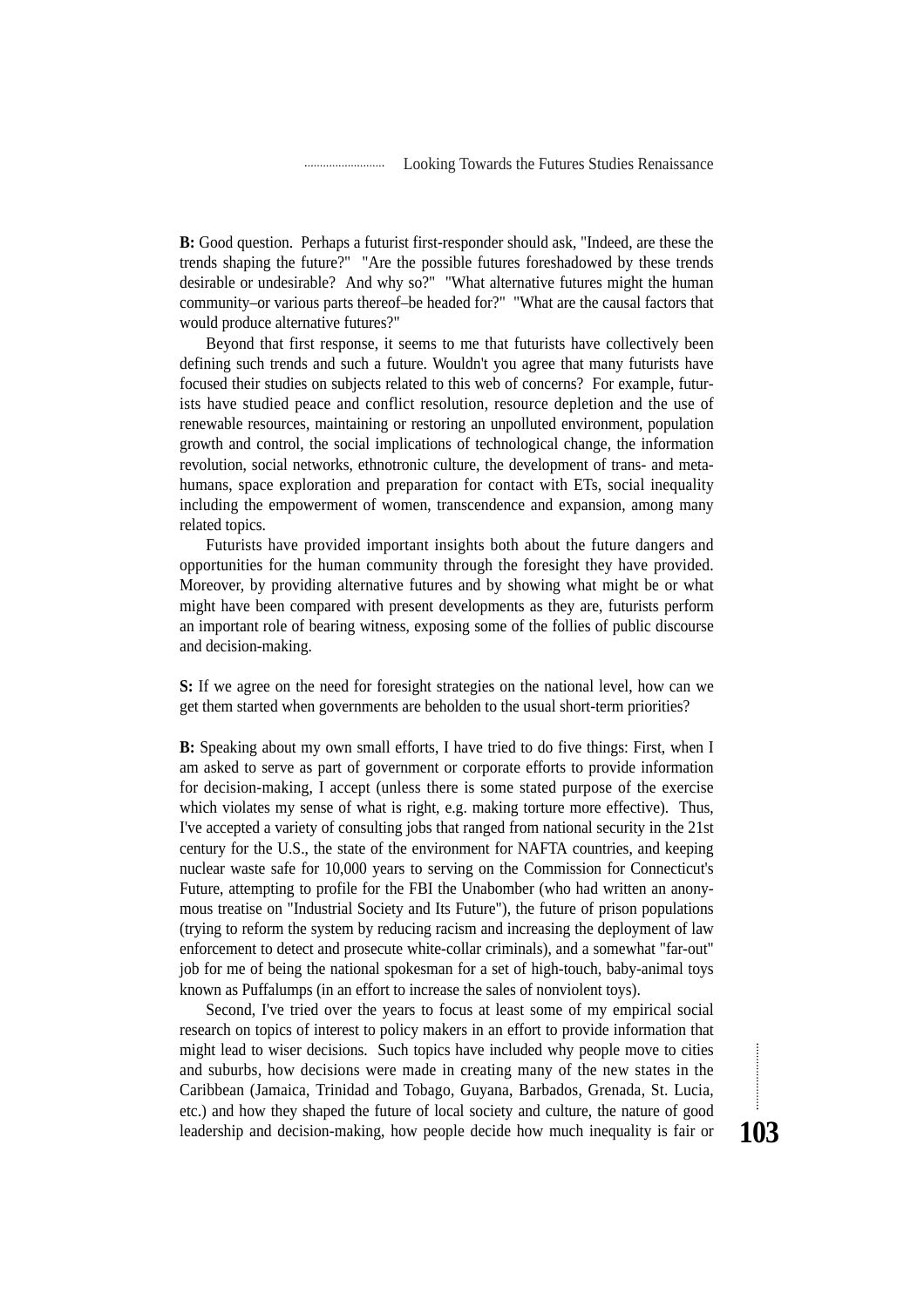unfair in their society, the social factors that expand or limit the life chances of individuals, the causes of racial segregation and ethnic strife, comparative studies of social classes and human values, how national leaders decide on foreign policy, the determinants of attitudes toward democracy and civil liberties, how the liberation of women contributes to the well-being of future generations, among other topics. Of course, my motivation for doing futures work is a continuation of this same effort.

Third, where possible, I have incorporated foresight and ethical judgment into my teaching, including encouraging students to design their own research to deal with important public issues. The Yale Comparative Sociology Training Program for graduate students that I directed, for example, supported research in foreign countries on topics of social policy and the future, especially relating to inequality, social justice, and decision-making. There are far too many examples of such research to mention here, but two are Menno Boldt's studies of self-determination and social justice of Indians in Canada (*Surviving as Indians and The Quest for Justice* with Leroy Little Bear and J. Anthony Long) and James William Gibson's analysis of technowar in Vietnam (*The Perfect War*), which contains a devastating critique of American decision-making and war management.

Fourth, when I have had organizational responsibilities, I tried to do what little I could to support change toward a more open, inclusive and fair society. Thus (to take only a few examples), over the years, I've helped establish the Yale Department of African American Studies (as I mentioned earlier), to open the formerly men-only Yale College to women undergraduates, and to encourage Yale to become an international university open to students from all countries, to provide international and comparative society experiences to all Yale undergraduates through a semester or year abroad, and to promote and support faculty research and teaching in other countries.

Fifth, both Lora-Lee and I try to play active roles as citizens in our community and in politics. Most important, we vote. But we also attend meetings, have marched in protest or support groups, contribute money to various political parties and other groups, write letters to the editors of newspapers, and speak out on public issues, etc. Although we play only a small part (and often feel that we are not doing enough), it is important to us that we do the modest amount that we do.

**S:** If the future is typified by a constantly moving balance that I think of as 'the dialectic of foresight and experience' how do we avoid social learning by such powerful 'learning experiences' as become contradictory due to their size, scale and destructiveness? We truly seem to be on a collision course, not only with each other but also with the planet itself!

**B:** Richard, I couldn't agree more with you when you speak of "the dialectic of foresight and experience." Ideally, we ought to be able to create a learning community or, as the social psychologist Donald T. Campbell used to call it, an "experimenting society."

One large-scale experiment that comes to mind is the New Jersey Income-Maintenance Experiment carried out in the late 1960s through the early 1970s. More than 1,300 families were involved in the experiment and more than \$30 million was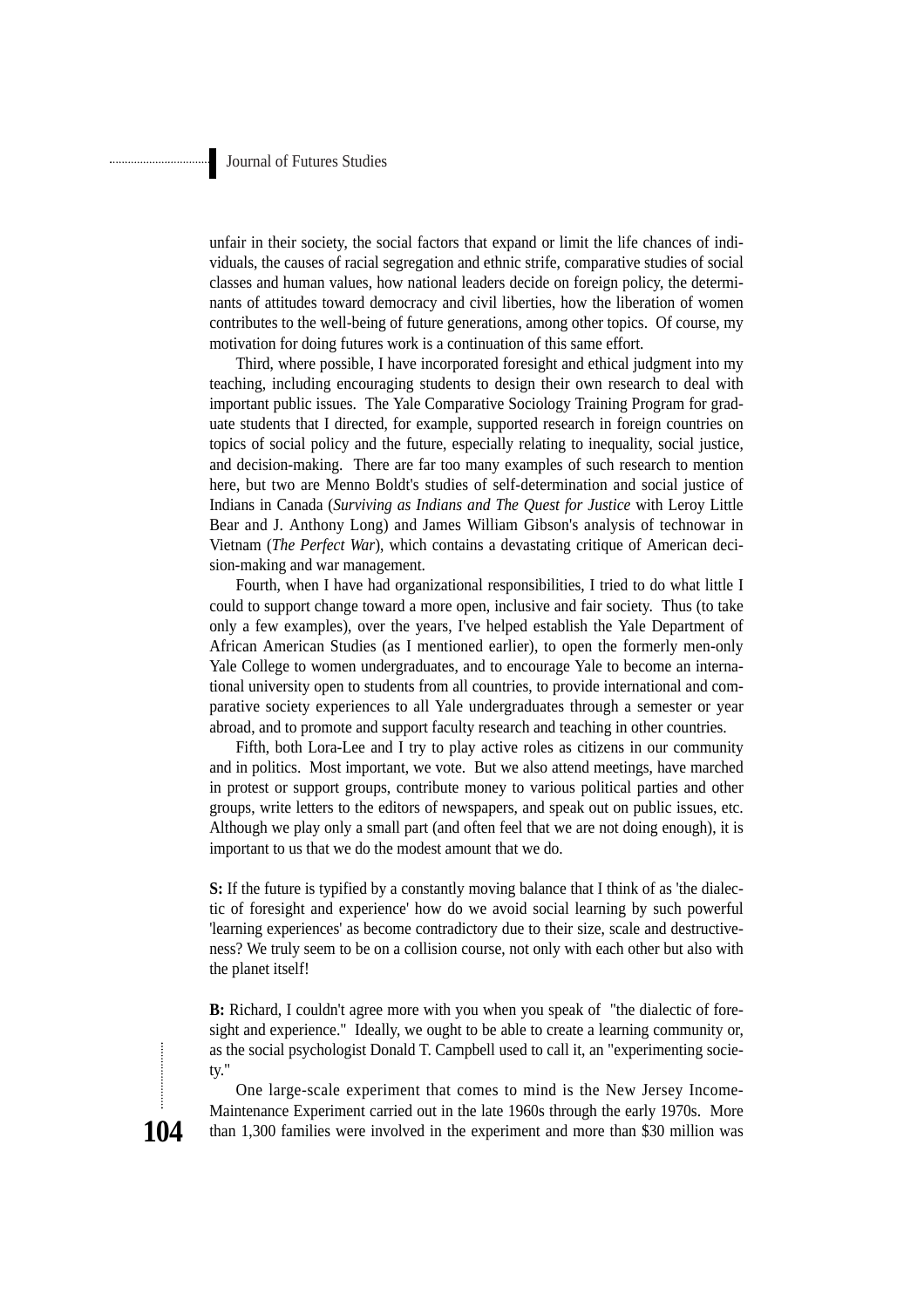spent. The question was, "Would a guaranteed income reduce recipients' desire to work?"

There were eight different experimental groups with different levels of income supplements plus a control group whose members received no extra subsidy. In a nutshell, the results show that providing people supplemental money to bring them above the poverty line did not reduce their desire to work. But the income supplements did result in workers taking somewhat more time to find a new job when they were out of work. Yet that extra time usually resulted in their getting somewhat more satisfying jobs. There was also a totally unanticipated finding: women took the opportunity of a guaranteed income to divorce their husbands at a higher rate than women in the control group – perhaps a good thing if they were trapped in unhappy marriages.The experiment contributed to the development of a successful program. Launched under the presidency of Gerald Ford, the U.S. has had an Earned Income Tax Credit ever since (with some improvements made in later years).

If you asked Americans today, if there is a guaranteed income in the U.S. for the working poor, most would probably answer "no." It was called a "negative income tax" for a time and then the "EITC." In effect, it is a guaranteed income for workers. If they fall below a certain income, instead of paying an income tax to the government, the government pays a sum to them to bring them up to an income level above the poverty line.

But Campbell's idea of the experimenting society goes well beyond even such a large-scale social experiment. What he had in mind was making day-to-day implementation of policies into ongoing experiments. Social policies would be designed to achieve certain goals. They would be implemented according to present knowledge and understandings of causes and effects. Then, the results would be constantly monitored to see if anticipated goals were being effectively met. If yes, then the policies would continue as established. But, if not, then changes would be made so as to better achieve the intended goals.

Monitoring would continue, improvements, if necessary, would be made. The monitors would also be on the lookout for unintended or unanticipated consequences and, if discovered, more changes would be made if the consequences were undesirable. It all seems so simple, so obvious, and so doable. The problems, of course, are that in real life situations, special interests, individual greed, out-and-out theft and fraud, and bureaucratic ineptitude–you know the litany–undermine the high-minded intentions and divert public monies from their intended purposes to create illicit private wealth. Thus, constant auditing, inspections, and oversight from independent agencies are necessary.

I recently read T. Christian Miller's *Blood Money: Wasted Billions, Lost Lives, and Corporate Greed in Iraq* about the money that has been stolen or otherwise unaccounted for that was intended for the reconstruction of Iraq. It is a sad and tragic story. I wonder whether people have learned from the Iraqi experience how to carry out public policies competently and honestly or if, to the contrary, some people have simply learned more about all the diverse and possible ways that public monies can be stolen and the public trust violated with impunity.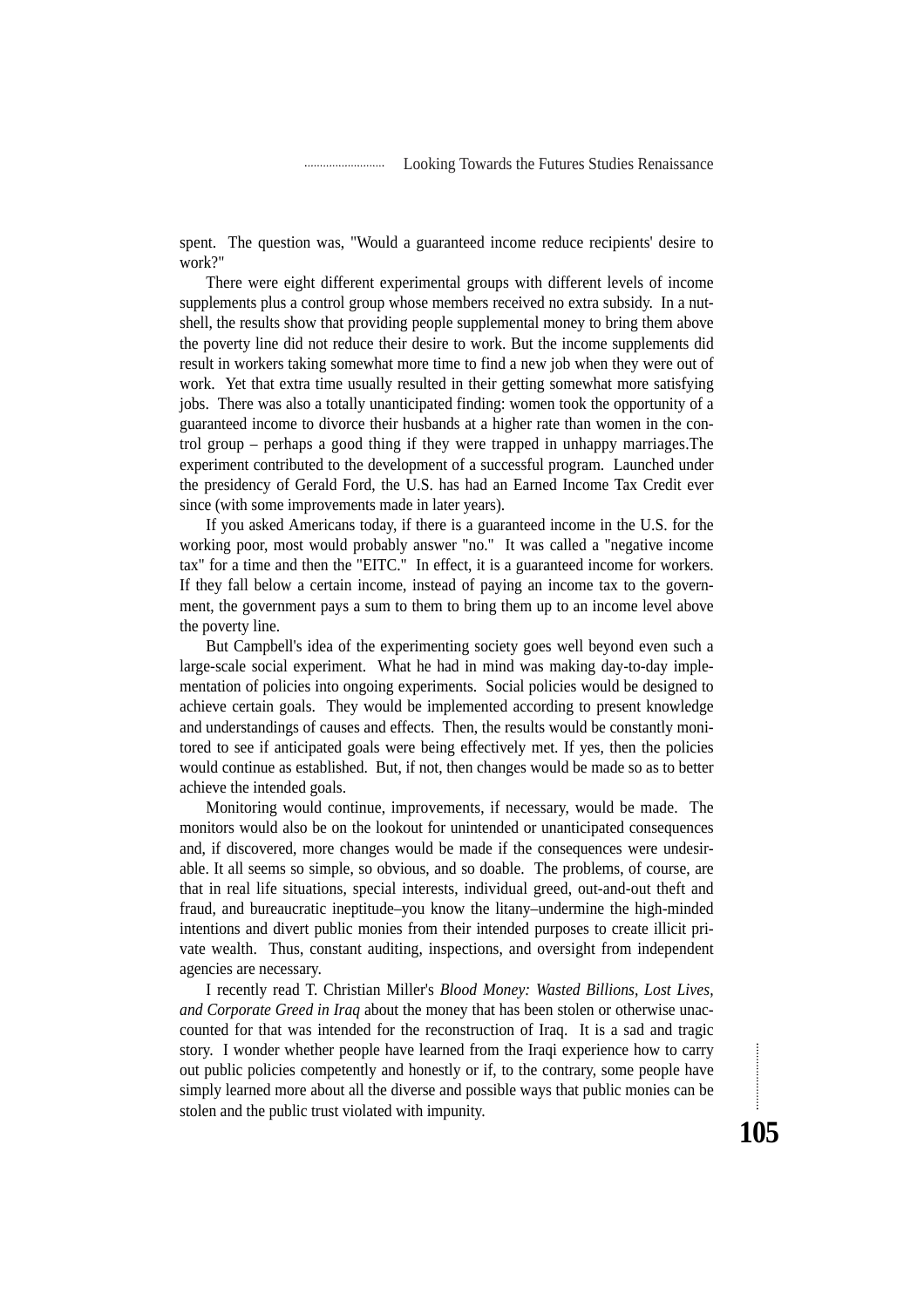We could share many other examples–including the American government's incompetence in dealing with the hurricane threats and recent destruction in New Orleans and elsewhere in the Gulf Coast–but you already know these things. Yet we also know of large-scale projects that have been competently and honestly carried out. And we also know of projects that were not carried out in a fully competent way, but nonetheless ended up a success. (For example, the Sydney opera house?)

My hope is that we futurists might play at least a small role in reducing some of the fumbling, bumbling, diddling, and dissembling as we humans act to construct and perhaps deconstruct our future.

**S:** Wendell, thank you for your time and trouble. Let us hope that a Renaissance in Futures Studies occurs in time to fulfill at least some of our shared hopes and aspirations!

#### **Correspondence**

Richard Slaughter PO Box 793, Indooroopilly Queensland 4068, Australia Email: rslaughter@ozemail.com.au

Wendell Bell Department of Sociology Yale University P.O. Box 208265 New Haven, CT 06520-8265, USA Email: wendell.bell@yale.edu

### **Notes**

1. Bell, Wendell. (2003). How has American life changed since September 11?. *Journal of Futures Studies, 8*(1): 73-80.

#### **References**

- Bell, Wendell. (1997). *Foundations of futures studies.* New Brunswick: Transaction Publishers.
- Boldt, Menno. (1993). *Surviving as Indians: The challenge of self-government.* Toronto: University of Toronto Press.
- Boldt, Menno & J. Long (Eds.). (1985). *The quest for justice: Aboriginal peoples and aboriginal rights.* Toronto: University of Toronto Press.

Davis, Mike. (1992). *City of Quartz.* New York: Vintage Books.

- Davis, Mike. (1998). *Ecology of fear.* New York: Metropolitan Books.
- Gibson, James. (1986). *The perfect war: Technowar in Vietnam.* New York: Atlantic Monthly Press.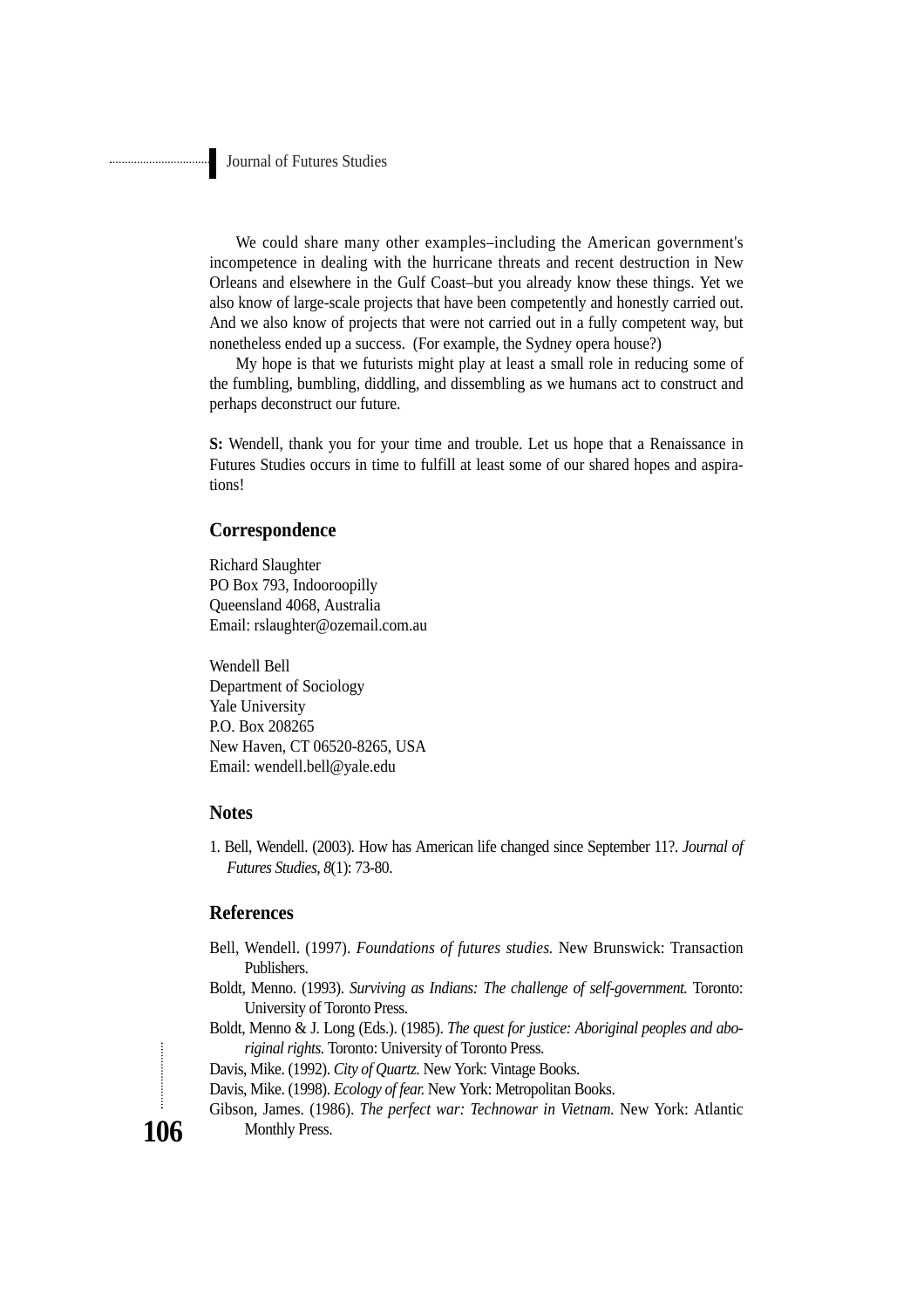Looking Towards the Futures Studies Renaissance

Kunstler, James. (2005). *The long emergency.* London: Atlantic Books.

Meadows, Dennise. Donella Meadows, Jorgen Randers & William Behrens. (1972). *The limits to growth.* New York: Universe Books.

Miller, T. Christian. (2006). *Blood money: Wasted billions, lost lives, and corporate greed in Iraq.* New York: Little Brown.

Slaughter, Richard. (2005). *Futures beyond Dystopia: Creating social foresight.* London: Routledge.

Steffan, Will. (et al) (2004). *Global change and the earth system.* Berlin: Springer Verlag.